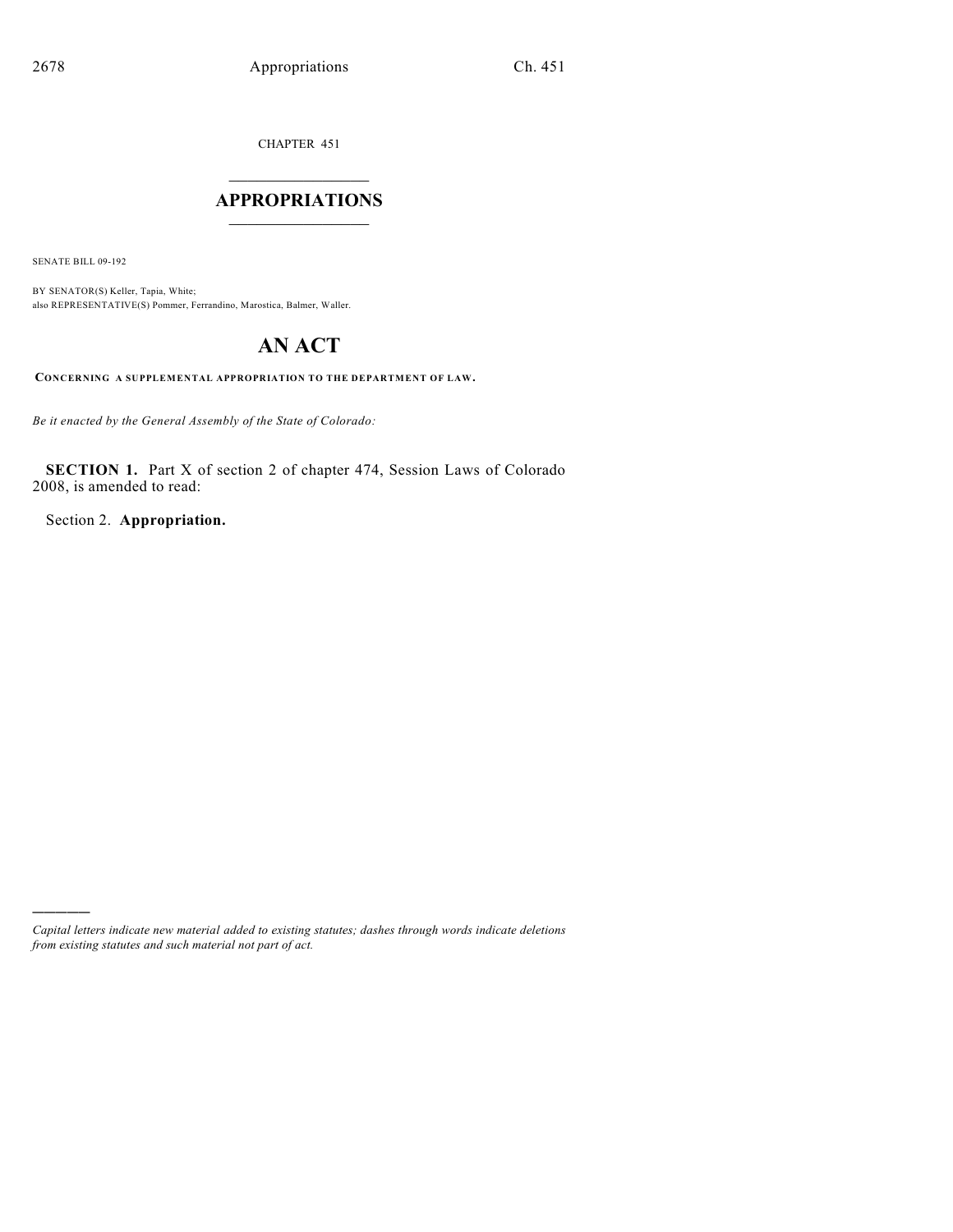|                                                       |                           |              |                               |                                                | <b>APPROPRIATION FROM</b>   |                                       |                                |
|-------------------------------------------------------|---------------------------|--------------|-------------------------------|------------------------------------------------|-----------------------------|---------------------------------------|--------------------------------|
|                                                       | ITEM &<br><b>SUBTOTAL</b> | <b>TOTAL</b> | <b>GENERAL</b><br><b>FUND</b> | <b>GENERAL</b><br><b>FUND</b><br><b>EXEMPT</b> | <b>CASH</b><br><b>FUNDS</b> | <b>REAPPROPRIATED</b><br><b>FUNDS</b> | <b>FEDERAL</b><br><b>FUNDS</b> |
|                                                       | \$                        | \$           | \$                            | \$                                             | \$                          | \$<br>\$                              |                                |
|                                                       |                           |              | <b>DEPARTMENT OF LAW</b>      | <b>PART X</b>                                  |                             |                                       |                                |
| (1) ADMINISTRATION                                    |                           |              |                               |                                                |                             |                                       |                                |
| Personal Services                                     | 2,795,309                 |              |                               |                                                |                             | 2,795,309 <sup>a</sup>                |                                |
|                                                       |                           |              |                               |                                                |                             | $(41.2$ FTE)                          |                                |
| Health, Life, and Dental                              | 1,783,219                 |              | 531,993                       |                                                | $141, 137$ <sup>b</sup>     | 1,063,960°                            | $46,129$ <sup>d</sup>          |
|                                                       | 1,774,106                 |              | 522,880                       |                                                |                             |                                       |                                |
| Short-term Disability                                 | 36,340                    |              | 10,672                        |                                                | $2,874^b$                   | 21,660°                               | $1,134^d$                      |
| S.B. 04-257 Amortization                              |                           |              |                               |                                                |                             |                                       |                                |
| <b>Equalization Disbursement</b>                      | 444,510                   |              | 128,608                       |                                                | 35,889 <sup>b</sup>         | 266,062°                              | $13,951$ <sup>d</sup>          |
|                                                       | 440,589                   |              | 124,687                       |                                                |                             |                                       |                                |
| S.B. 06-235 Supplemental<br>Amortization Equalization |                           |              |                               |                                                |                             |                                       |                                |
| Disbursement                                          | 206,226                   |              | 58,147                        |                                                | $16,578$ <sup>b</sup>       | $124,962^{\circ}$                     | $6,539$ <sup>d</sup>           |
|                                                       | 204,308                   |              | 56,229                        |                                                |                             |                                       |                                |
| Salary Survey for Classified                          |                           |              |                               |                                                |                             |                                       |                                |
| Employees                                             | 341,175                   |              | 138,299                       |                                                | 55,068 <sup>b</sup>         | 128,644°                              | $19,164^d$                     |
|                                                       | 251,113                   |              | 48,237                        |                                                |                             |                                       |                                |
| Ch. 451                                               |                           |              |                               | Appropriations                                 |                             |                                       | 2679                           |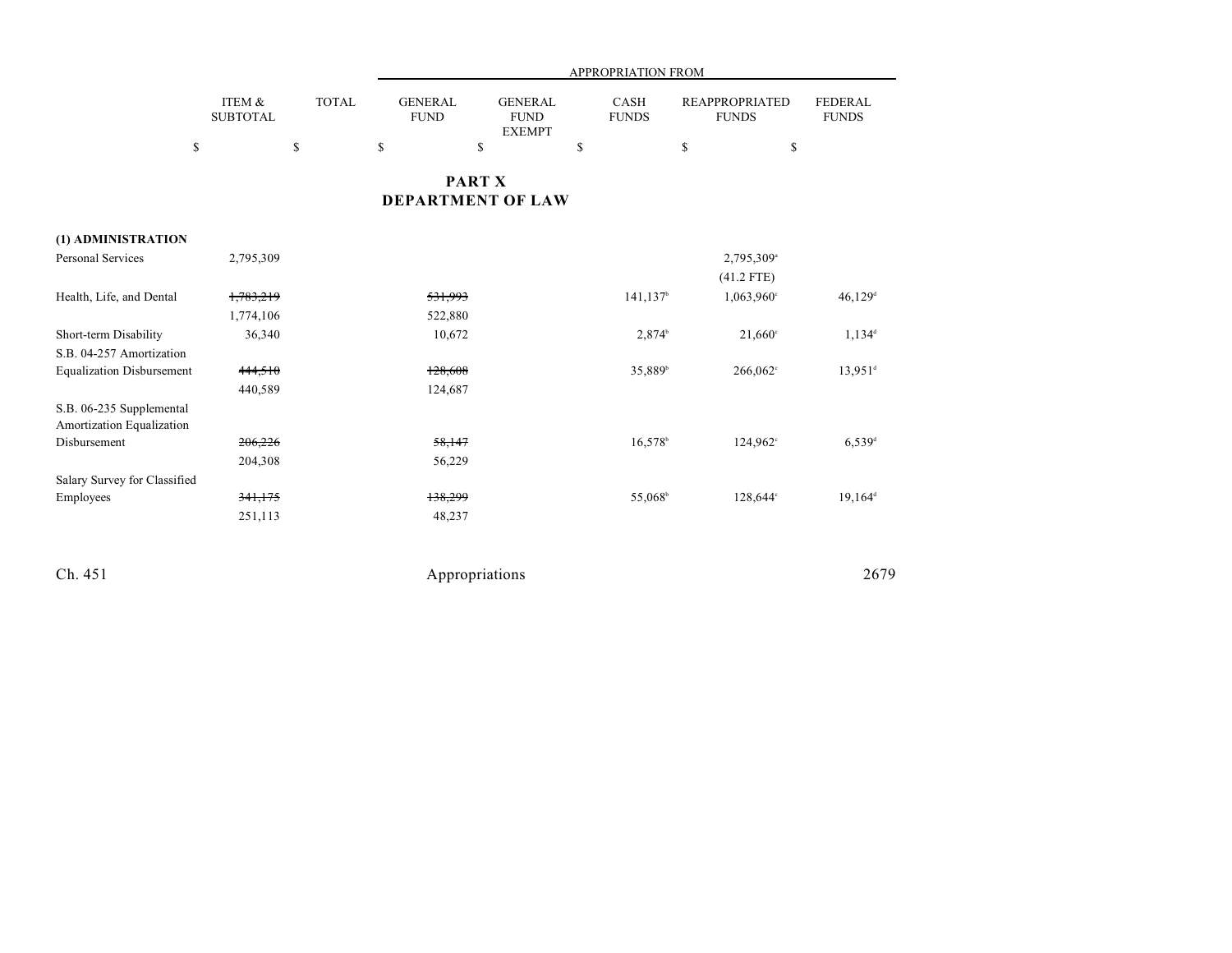| <b>APPROPRIATION FROM</b> |
|---------------------------|
|---------------------------|

|                                                | ITEM &<br><b>SUBTOTAL</b><br>\$ | <b>TOTAL</b><br>\$ | <b>GENERAL</b><br><b>FUND</b><br>\$ | <b>GENERAL</b><br><b>FUND</b><br><b>EXEMPT</b><br>\$ | <b>CASH</b><br><b>FUNDS</b><br>\$ | <b>REAPPROPRIATED</b><br><b>FUNDS</b><br>\$ | <b>FEDERAL</b><br><b>FUNDS</b><br>\$ |
|------------------------------------------------|---------------------------------|--------------------|-------------------------------------|------------------------------------------------------|-----------------------------------|---------------------------------------------|--------------------------------------|
|                                                |                                 |                    |                                     |                                                      |                                   |                                             |                                      |
| Salary Survey for Exempt                       |                                 |                    |                                     |                                                      |                                   |                                             |                                      |
| Employees                                      | 658,444                         |                    | 164,387                             |                                                      | 27,694 <sup>b</sup>               | 461,582°                                    | $4,781$ <sup>d</sup>                 |
|                                                | 649,316                         |                    | 155,259                             |                                                      |                                   |                                             |                                      |
| Performance-based Pay<br>Awards for Classified |                                 |                    |                                     |                                                      |                                   |                                             |                                      |
| Employees                                      | 133,803                         |                    | 54,578                              |                                                      | $20,811$ <sup>b</sup>             | 49,054°                                     | $9,360$ <sup>d</sup>                 |
|                                                | 109,976                         |                    | 30,751                              |                                                      |                                   |                                             |                                      |
| Performance-based Pay<br>Awards for Exempt     |                                 |                    |                                     |                                                      |                                   |                                             |                                      |
| Employees                                      | 282,048                         |                    | 67,997                              |                                                      | $11,485^b$                        | 200,188°                                    | $2,378$ <sup>d</sup>                 |
|                                                | 278,881                         |                    | 64,830                              |                                                      |                                   |                                             |                                      |
| Attorney Registration and<br>Continuing Legal  |                                 |                    |                                     |                                                      |                                   |                                             |                                      |
| Education                                      | 92,626                          |                    | 22,238                              |                                                      | $3,750^{\circ}$                   | 66,075°                                     | 563 <sup>d</sup>                     |
| Workers' Compensation                          | 65,561                          |                    | 19,909                              |                                                      | 5,833 <sup>b</sup>                | 37,990°                                     | $1,829$ <sup>d</sup>                 |
|                                                | 64,888                          |                    | 19,236                              |                                                      |                                   |                                             |                                      |
| <b>Operating Expenses</b>                      | 192,543                         |                    |                                     |                                                      |                                   | 192,543 <sup>a</sup>                        |                                      |
| Purchase of Services from                      |                                 |                    |                                     |                                                      |                                   |                                             |                                      |
| Computer Center                                | 71,185                          |                    |                                     |                                                      |                                   | $71,185$ <sup>a</sup>                       |                                      |
| Payment to Risk                                |                                 |                    |                                     |                                                      |                                   |                                             |                                      |
| Management and Property                        |                                 |                    |                                     |                                                      |                                   |                                             |                                      |
| Funds                                          | 87,652                          |                    |                                     |                                                      |                                   | $87,652$ <sup>a</sup>                       |                                      |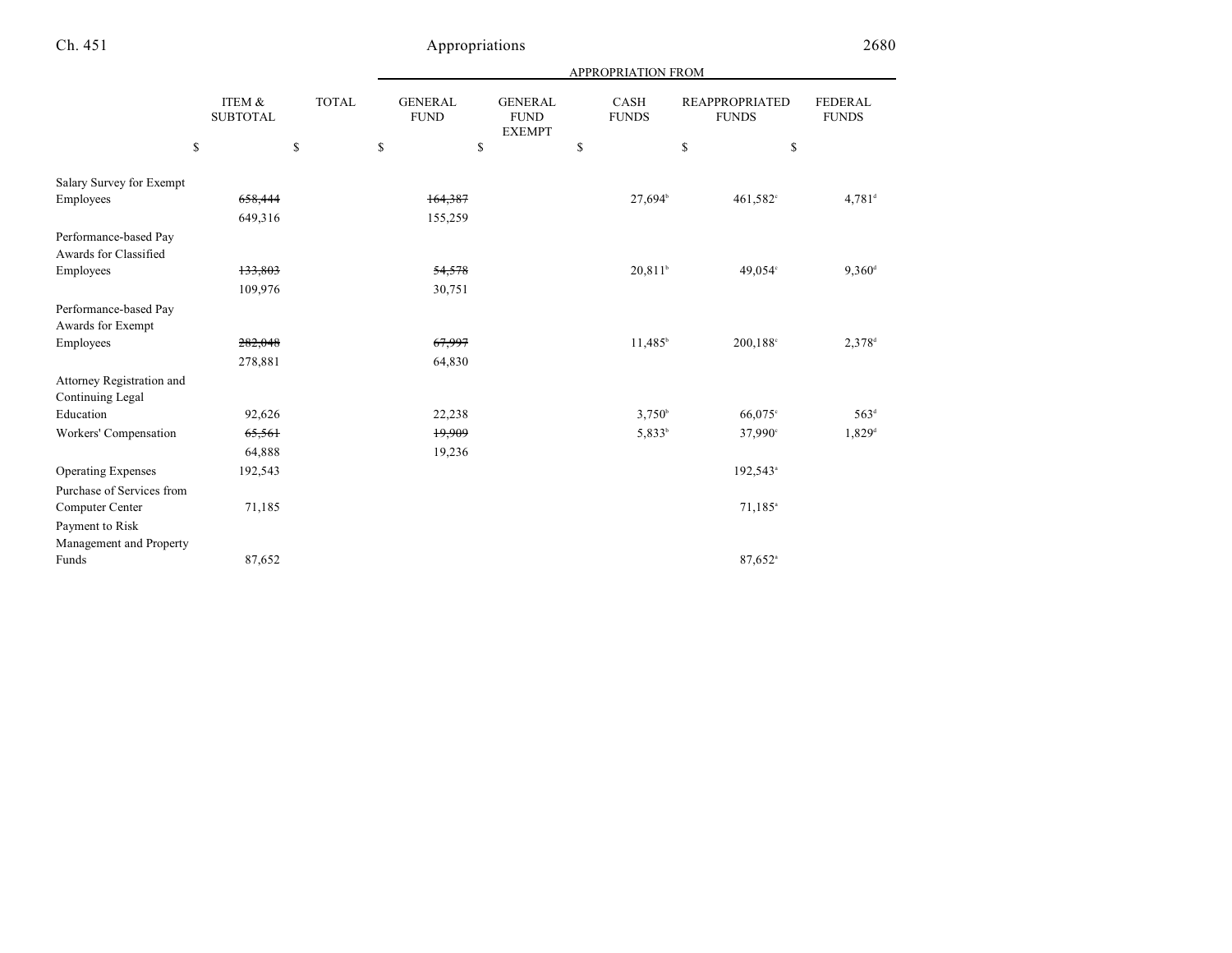| Vehicle Lease Payments        | 65,125    |           | 12,446  | $11,362^b$          | $31,571$ °           | $9,746^{\rm d}$      |
|-------------------------------|-----------|-----------|---------|---------------------|----------------------|----------------------|
| <b>ADP</b> Capital Outlay     | 15,138    |           | 6,881   |                     | $8,257^{\circ}$      |                      |
| <b>Information Technology</b> |           |           |         |                     |                      |                      |
| <b>Asset Maintenance</b>      | 432,348   |           | 22,935  | 53,722 <sup>b</sup> | 353,620 <sup>c</sup> | $2.071$ <sup>d</sup> |
| Leased Space                  | 30,001    |           | 4,945   | $3,295^{\rm b}$     | $21,576^{\circ}$     | $185^{\circ}$        |
| Capitol Complex Leased        |           |           |         |                     |                      |                      |
| Space                         | 1,159,223 |           | 254,948 | $103,172^b$         | 768,765°             | 32,338 <sup>d</sup>  |
|                               | 1,149,527 |           | 245,252 |                     |                      |                      |
| <b>Communication Services</b> |           |           |         |                     |                      |                      |
| Payments                      | 6,208     |           | 2,308   | 575 <sup>b</sup>    | $1,773$ °            | $1,552^{\rm d}$      |
| <b>Attorney General</b>       |           |           |         |                     |                      |                      |
| Discretionary Fund            | 5,000     |           | 5,000   |                     |                      |                      |
|                               |           | 8,903,684 |         |                     |                      |                      |
|                               |           | 8,752,179 |         |                     |                      |                      |

<sup>a</sup> These amounts shall be from indirect cost recoveries.

<sup>b</sup> These amounts shall be from various sources of cash funds. Of these amounts, \$65,095 from court-ordered awards and \$15,488 from the Tobacco Settlement Defense Account of the Tobacco Litigation Settlement Cash Fund created in Section 24-22-115 (2) (a), C.R.S., do not constitute fiscal year spending for purposes of Section 20 of Article X of the State Constitution.

 $\cdot$  These amounts shall be from various sources of reappropriated funds.

(214.9 FTE)

<sup>d</sup> These amounts shall be from the federal Medicaid Fraud Control Program administered by the U.S. Department of Health and Human Services.

#### **(2) LEGAL SERVICES TO STATE AGENCIES<sup>46</sup>**

Personal Services 17,377,012 17,573,956  $(213.2$  FTE)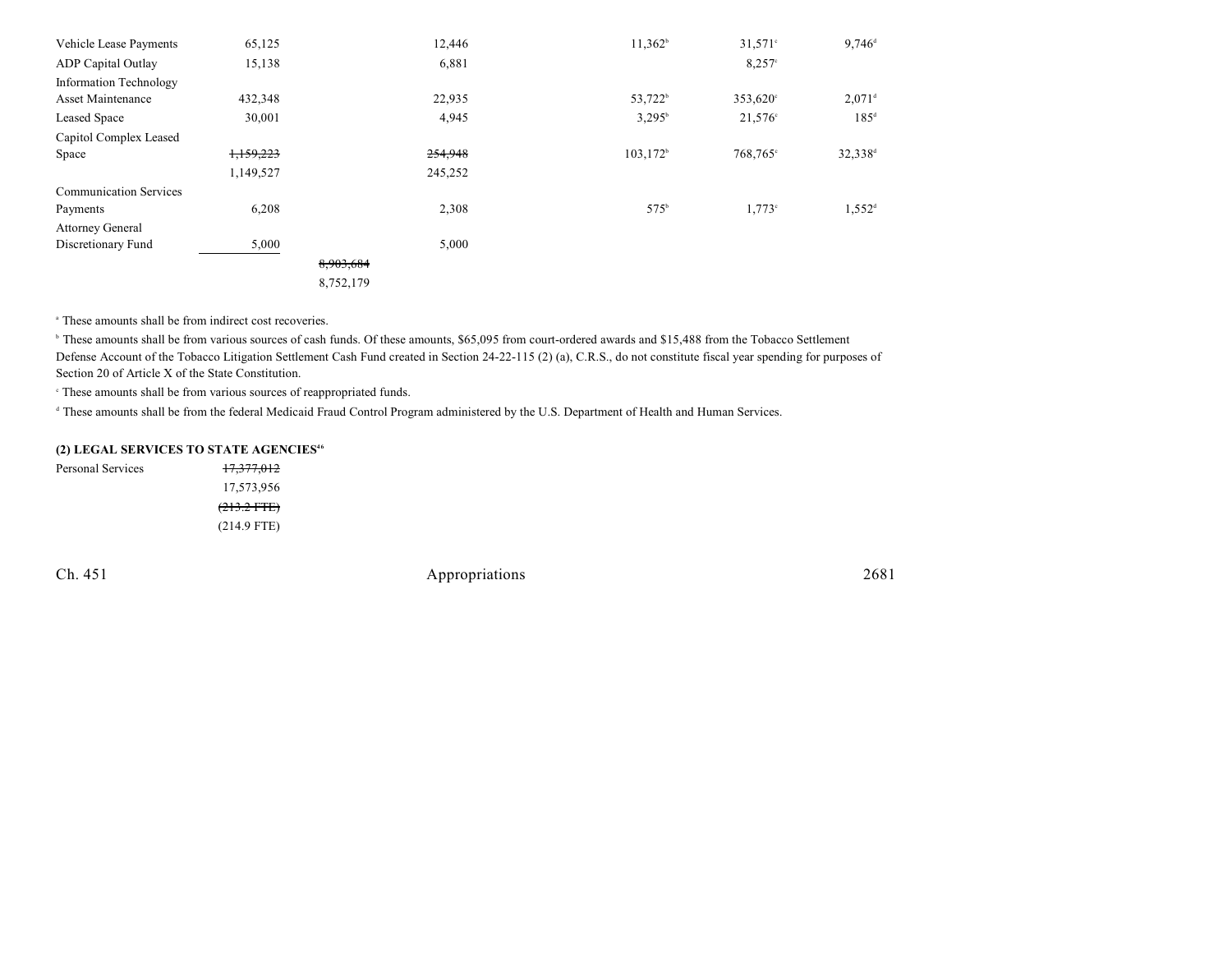|                                 |                           |              |                               |                                                | <b>APPROPRIATION FROM</b> |                                       |                                |
|---------------------------------|---------------------------|--------------|-------------------------------|------------------------------------------------|---------------------------|---------------------------------------|--------------------------------|
|                                 | ITEM &<br><b>SUBTOTAL</b> | <b>TOTAL</b> | <b>GENERAL</b><br><b>FUND</b> | <b>GENERAL</b><br><b>FUND</b><br><b>EXEMPT</b> | CASH<br><b>FUNDS</b>      | <b>REAPPROPRIATED</b><br><b>FUNDS</b> | <b>FEDERAL</b><br><b>FUNDS</b> |
|                                 | \$                        | \$           | \$                            | \$                                             | \$                        | \$<br>¢<br>Φ                          |                                |
| Operating and Litigation        | <del>1,293,569</del>      |              |                               |                                                |                           |                                       |                                |
|                                 | 1,342,805                 |              |                               |                                                |                           |                                       |                                |
| <b>Indirect Cost Assessment</b> | 2,676,131                 |              |                               |                                                |                           |                                       |                                |
|                                 |                           | 21,346,712   |                               |                                                | $1,000,000$ <sup>a</sup>  | 20,346,712 <sup>*</sup>               |                                |
|                                 |                           | 21,592,892   |                               |                                                |                           | 20,592,892 <sup>b</sup>               |                                |

<sup>a</sup> This amount may include funds from the Public Employees' Retirement Association, CollegeInvest, the College Access Network, State Veterans' Nursing Homes, higher education enterprises, the Disability Insurance Trust, state institutions of higher education, private vocational schools, and the Cumbres and Toltec Railroad Commission.

<sup>b</sup> This amount shall be from various sources of funds appropriated for legal services to state agencies.

#### **(3) CRIMINAL JUSTICE AND APPELLATE**

| Special Prosecutions Unit | 1,243,416 | 1,029,683    | $213,733^{\circ}$ |             |
|---------------------------|-----------|--------------|-------------------|-------------|
|                           | 1,233,416 | 1,019,683    |                   |             |
|                           |           | $(10.3$ FTE) | $(2.5$ FTE)       |             |
| Insurance Fraud Unit      | 619,975   |              |                   | 619,975     |
|                           |           |              |                   | $(7.6$ FTE) |
| Securities Fraud Unit     | 484,293   | 123,015      |                   | $361,278$ ° |
|                           | 474.293   | 113,015      |                   |             |
|                           |           | $(2.0$ FTE)  |                   | $(3.6$ FTE) |
| Appellate Unit            | 2,437,059 | 2,437,059    |                   |             |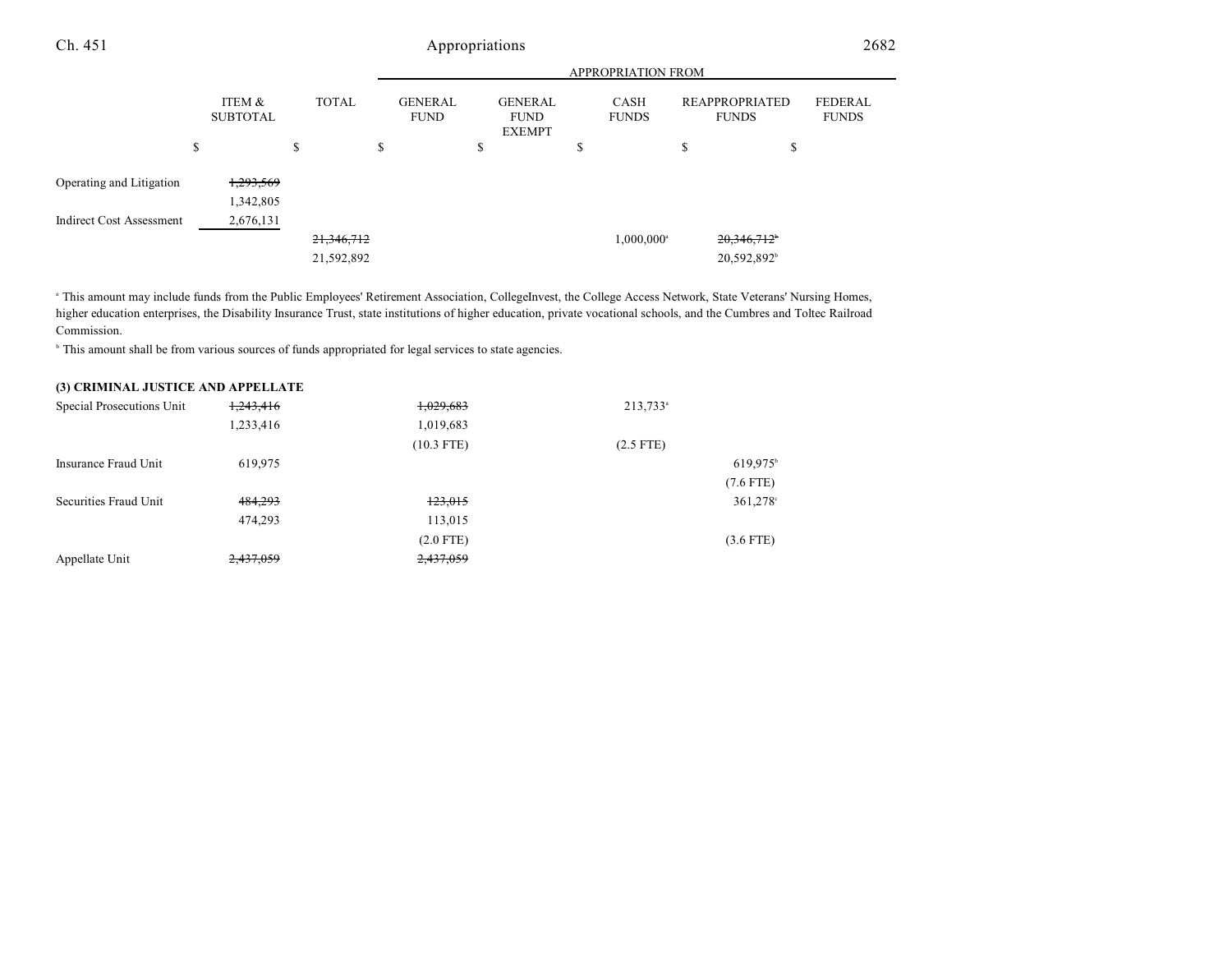|                                 | 2,317,059          |           | 2,317,059          |                      |                        |                      |
|---------------------------------|--------------------|-----------|--------------------|----------------------|------------------------|----------------------|
|                                 |                    |           | $(30.0$ FTE)       |                      |                        |                      |
| Medicaid Fraud Grant            | 1,330,808          |           | 332,703(M)         |                      |                        | 998,105 <sup>*</sup> |
|                                 | 1,250,808          |           | 312,703(M)         |                      |                        | 938,105 <sup>d</sup> |
|                                 | $(14.0$ FTE)       |           |                    |                      |                        |                      |
| Capital Crimes Prosecution      |                    |           |                    |                      |                        |                      |
| Unit                            | <del>376,643</del> |           | <del>376,643</del> |                      |                        |                      |
|                                 | 306,643            |           | 306,643            |                      |                        |                      |
|                                 |                    |           | $(4.0$ FTE)        |                      |                        |                      |
| Peace Officers Standards        |                    |           |                    |                      |                        |                      |
| and Training Board Support      | 1,176,732          |           |                    | $1,176,732^{\circ}$  |                        |                      |
|                                 |                    |           |                    | $(6.0$ FTE)          |                        |                      |
| Victims Assistance              | 72,149             |           |                    |                      | 72,149f                |                      |
|                                 |                    |           |                    |                      | $(1.0$ FTE)            |                      |
| <b>Indirect Cost Assessment</b> | 247,395            |           |                    | 106,744 <sup>s</sup> | $140,651$ <sup>h</sup> |                      |
|                                 |                    | 7,988,470 |                    |                      |                        |                      |
|                                 |                    | 7,698,470 |                    |                      |                        |                      |

<sup>a</sup> This amount shall be from the State Compensation Insurance Authority.

<sup>h</sup> This amount shall be from the Division of Insurance Cash Fund through an appropriation to the Department of Regulatory Agencies.

This amount shall be from the Division of Securities Cash Fund through an appropriation to the Department of Regulatory Agencies.

<sup>d</sup> This amount shall be from the federal Medicaid Fraud Control Program administered by the U.S. Department of Health and Human Services.

This amount shall be from the P.O.S.T. Board Cash Fund created in Section 24-31-303 (2) (b), C.R.S.

<sup>f</sup> This amount shall be from Victims Assistance and Law Enforcement funds appropriated to the Department of Public Safety, Division of Criminal Justice.

 Of this amount, \$75,349 shall be from the P.O.S.T. Board Cash Fund created in Section 24-31-303 (2) (b), C.R.S., and \$31,395 shall be from the State <sup>g</sup> Compensation Insurance Authority.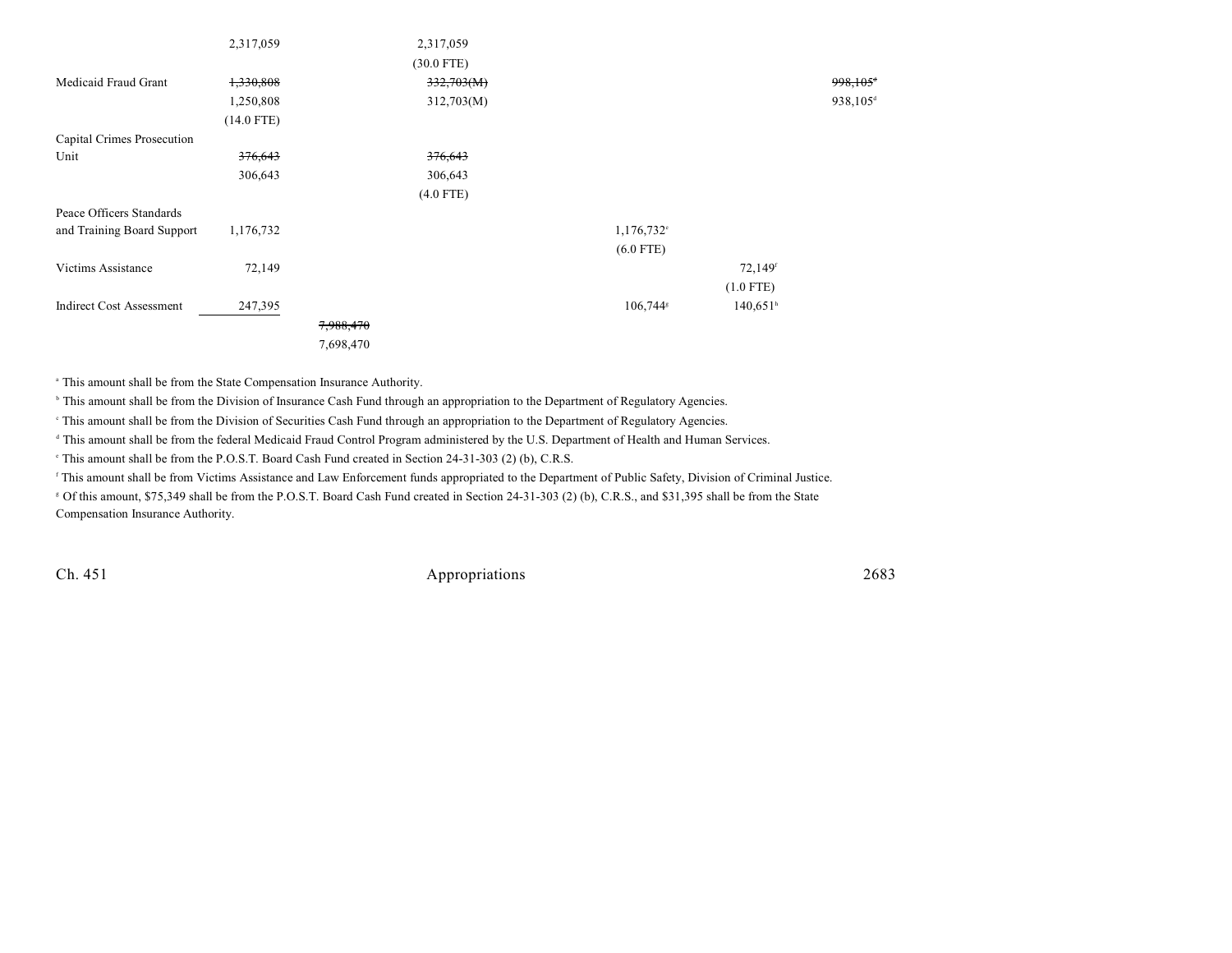|                           |       |                               |                                         | APPROPRIATION FROM   |                                       |                                |
|---------------------------|-------|-------------------------------|-----------------------------------------|----------------------|---------------------------------------|--------------------------------|
| ITEM &<br><b>SUBTOTAL</b> | TOTAL | <b>GENERAL</b><br><b>FUND</b> | GENERAL<br><b>FUND</b><br><b>EXEMPT</b> | CASH<br><b>FUNDS</b> | <b>REAPPROPRIATED</b><br><b>FUNDS</b> | <b>FEDERAL</b><br><b>FUNDS</b> |
|                           |       |                               |                                         |                      |                                       |                                |

<sup>h</sup> Of this amount, \$95,442 shall be from the Division of Insurance Cash Fund through an appropriation to the Department of Regulatory Agencies, and \$45,209 shall be from the Division of Securities Cash Fund through an appropriation to the Department of Regulatory Agencies.

#### **(4) WATER AND NATURAL RESOURCES**

| Federal and Interstate     |                    |             |                        |        |
|----------------------------|--------------------|-------------|------------------------|--------|
| Water Unit                 | <del>505,555</del> | 505,555     |                        |        |
|                            | 475,555            | 475,555     |                        |        |
|                            |                    | $(5.5$ FTE) |                        |        |
| Defense of the Colorado    |                    |             |                        |        |
| River Basin Compact        | 545,000            |             | 545,000 <sup>a</sup>   |        |
|                            |                    |             | $(4.0$ FTE)            |        |
| Defense of the Republican  |                    |             |                        |        |
| River Compact              | <del>110,000</del> |             | $110,000$ <sup>*</sup> |        |
|                            | 129,144            |             | $129,144$ <sup>a</sup> |        |
| <b>Consultant Expenses</b> | 50,000             |             | $50,000$ <sup>6</sup>  |        |
|                            | 120,000            |             | $120,000^{\circ}$      |        |
| Comprehensive              |                    |             |                        |        |
| Environmental Response,    |                    |             |                        |        |
| Compensation and Liability |                    |             |                        |        |
| Act                        | 472,021            | 446,143     |                        | 25,878 |
|                            | 402,021            | 376,143     |                        |        |
|                            | $(4.8$ FTE)        |             |                        |        |
|                            |                    |             |                        |        |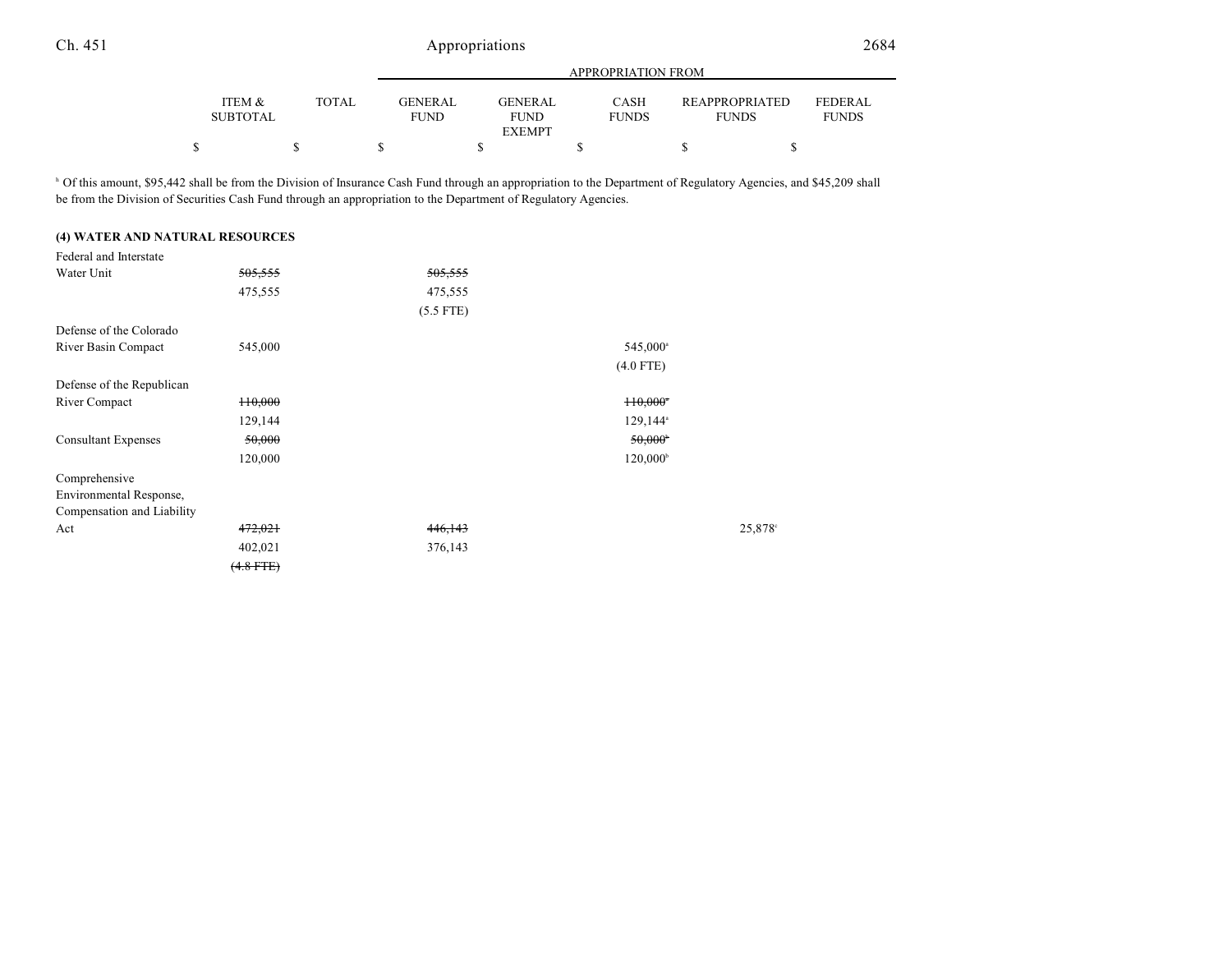|                            | $(4.3$ FTE) |           |         |                        |                   |
|----------------------------|-------------|-----------|---------|------------------------|-------------------|
| Comprehensive              |             |           |         |                        |                   |
| Environmental Response,    |             |           |         |                        |                   |
| Compensation and Liability |             |           |         |                        |                   |
| <b>Act Contracts</b>       | 600,000     |           | 175,000 |                        | 425,000           |
|                            | 470,000     |           | 20,000  |                        | $450,000^{\circ}$ |
| Natural Resource Damage    |             |           |         |                        |                   |
| Claims at Rocky Mountain   |             |           |         |                        |                   |
| Arsenal                    | 1,212,924   |           |         | 1,212,924 <sup>d</sup> |                   |
|                            |             |           |         | $(2.4$ FTE)            |                   |
|                            |             | 3,495,500 |         |                        |                   |
|                            |             | 3,354,644 |         |                        |                   |

<sup>a</sup> These amounts shall be from the Colorado Water Conservation Board's Litigation Fund created in Section 37-60-121 (2.5) (a), CR.S., OR FROM PAYMENTS RECEIVED FROM NEW MEXICO, WYOMING AND UTAH.

<sup>h</sup> This amount shall be from the Attorney Fees and Costs Account created in Section 24-31-108 (2), C.R.S.

These amounts shall be from funds appropriated to the Department of Public Health and Environment. <sup>c</sup>

<sup>d</sup> This amount shall be from the Hazardous Substance Response Fund created in Section 25-16-104.6 (1) (a), C.R.S.

#### **(5) CONSUMER PROTECTION**

| Consumer Protection and |           |              |                        |                      |
|-------------------------|-----------|--------------|------------------------|----------------------|
| Anti-Trust              | 1,768,735 | 874,473      | $651,557$ <sup>*</sup> | 242,705 <sup>b</sup> |
|                         | 1,735,240 | 720,978      | 771,557 <sup>a</sup>   |                      |
|                         |           | $(11.5$ FTE) | $(1.5 FTE)$            | $(7.0$ FTE $)$       |
|                         |           |              | $(5.5$ FTE)            | $(3.0$ FTE)          |
| Collection Agency Board | 296,905   |              | $296,905^{\circ}$      |                      |
|                         |           |              | $(5.2$ FTE)            |                      |

| Ch. 451 | Appropriations | 2685 |
|---------|----------------|------|
|---------|----------------|------|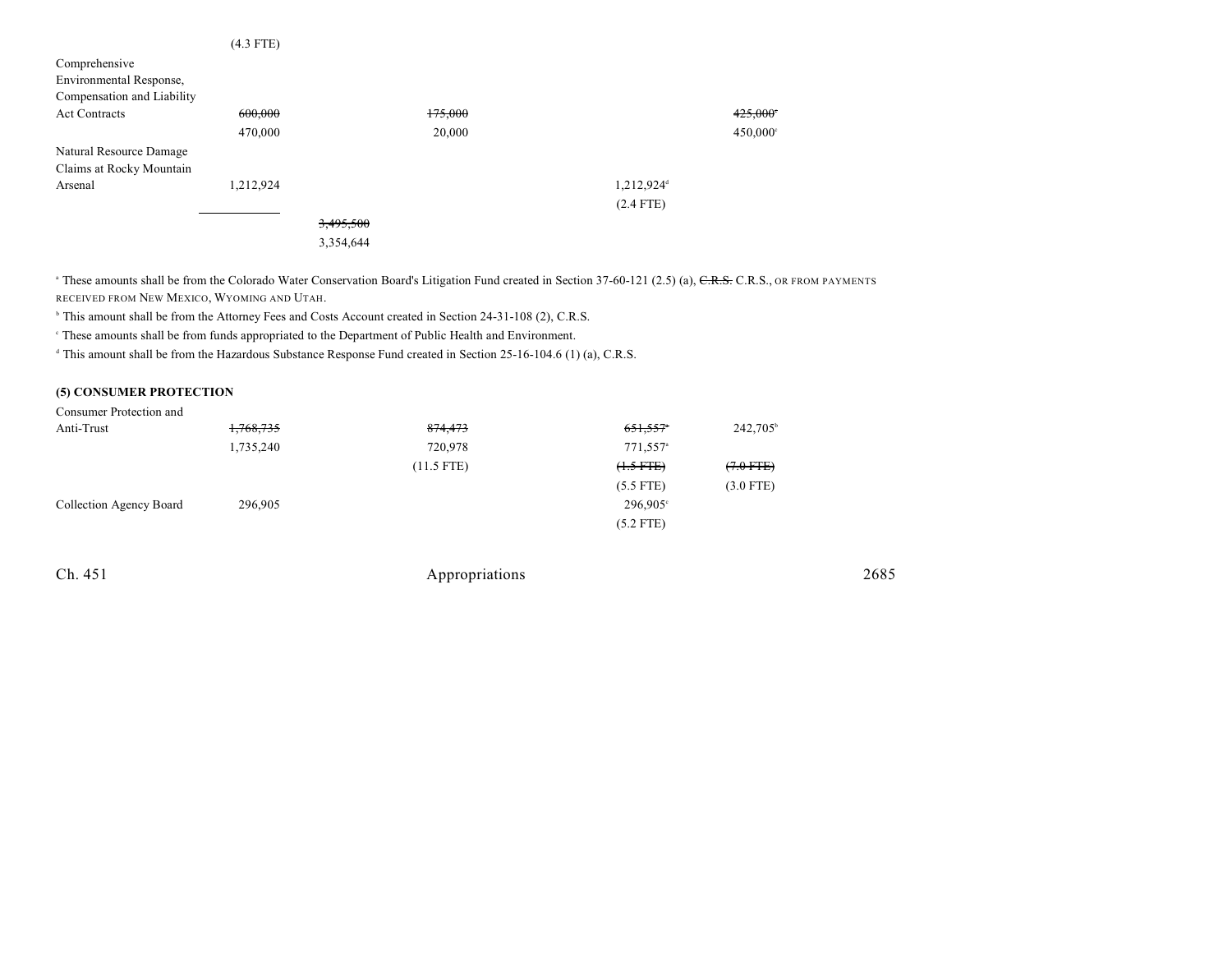|                                 |                           |                      | <b>APPROPRIATION FROM</b>     |    |                                                |   |                             |    |                                       |                                |  |
|---------------------------------|---------------------------|----------------------|-------------------------------|----|------------------------------------------------|---|-----------------------------|----|---------------------------------------|--------------------------------|--|
|                                 | ITEM &<br><b>SUBTOTAL</b> | <b>TOTAL</b>         | <b>GENERAL</b><br><b>FUND</b> |    | <b>GENERAL</b><br><b>FUND</b><br><b>EXEMPT</b> |   | <b>CASH</b><br><b>FUNDS</b> |    | <b>REAPPROPRIATED</b><br><b>FUNDS</b> | <b>FEDERAL</b><br><b>FUNDS</b> |  |
|                                 | \$                        | \$                   | \$                            | \$ |                                                | ъ |                             | \$ | \$                                    |                                |  |
| Uniform Consumer Credit         |                           |                      |                               |    |                                                |   |                             |    |                                       |                                |  |
| Code                            | 972,527                   |                      |                               |    |                                                |   | 972,527 <sup>d</sup>        |    |                                       |                                |  |
|                                 |                           |                      |                               |    |                                                |   | $(12.3$ FTE)                |    |                                       |                                |  |
| <b>Indirect Cost Assessment</b> | 320,232                   |                      |                               |    |                                                |   | 282,558°                    |    | $37,674^{\circ}$                      |                                |  |
|                                 |                           | <del>3,358,399</del> |                               |    |                                                |   |                             |    |                                       |                                |  |
|                                 |                           | 3,324,904            |                               |    |                                                |   |                             |    |                                       |                                |  |

<sup>a</sup> Of this amount, \$426,342 \$546,342 shall be from court-ordered awards, \$157,719 shall be from the Tobacco Settlement Defense Account of the Tobacco Litigation Settlement Cash Fund created in Section 24-22-115 (2) (a), C.R.S., \$46,712 shall be from the Public Utilities Commission under the provisions of Section 6-1-905 (3) (b) (II), C.R.S., and \$20,784 shall be from the Building Regulation Fund created in Section 24-32-3309, C.R.S. Expenditures from court-ordered awards and the Tobacco Settlement Defense Account of the Tobacco Litigation Settlement Cash Fund do not constitute fiscal year spending for the purposes of Section 20 of Article X of the State Constitution.

<sup>h</sup> These amounts shall be from the Mortgage Broker Registration Cash Fund through an appropriation to the Department of Regulatory Agencies.

<sup>e</sup> This amount shall be from the Collection Agency Cash Fund created in Section 12-14-136 (1) (a), C.R.S.

<sup>d</sup> This amount shall be from the Uniform Consumer Credit Code Cash Fund created in Section 5-6-204 (1), C.R.S.

 Of this amount, \$154,466 shall be from the Uniform Consumer Credit Code Cash Fund created in Section 5-6-204 (1), C.R.S., \$65,302 shall be from the Collection <sup>e</sup> Agency Cash Fund created in Section 12-14-136 (1) (a), C.R.S., \$37,674 shall be from court-ordered awards, \$12,558 shall be from the Public Utilities Commission under the provisions of Section 6-1-905 (3) (b) (II), C.R.S., and \$12,558 shall be from the Tobacco Settlement Defense Account of the Tobacco Litigation Settlement Cash Fund created in Section 24-22-115 (2) (a), C.R.S. Court-ordered awards do not constitute fiscal year spending for the purposes of Section 20 of Article X of the State Constitution.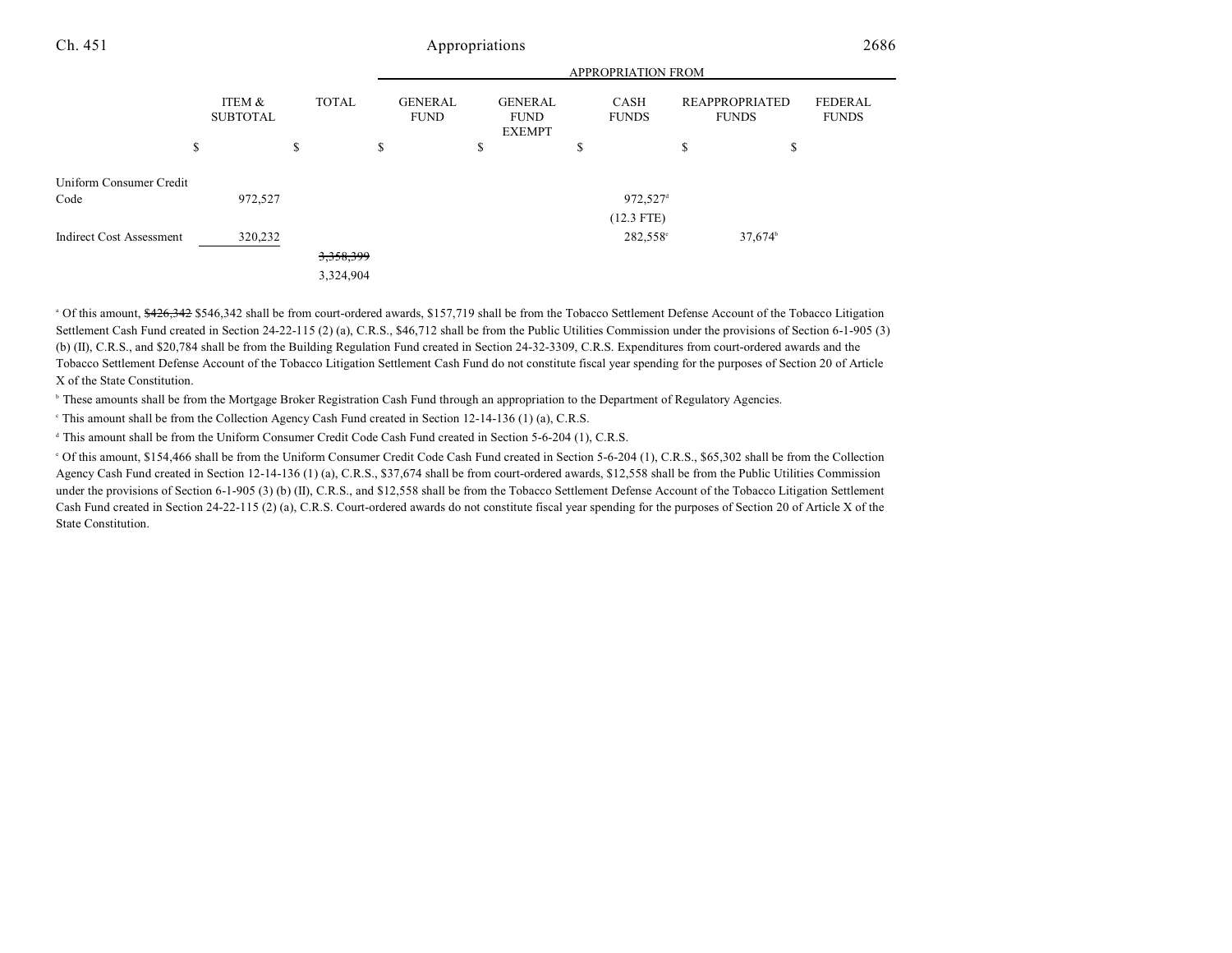| (0) SPECIAL PURPOSE                 |           |           |           |                        |                      |                 |
|-------------------------------------|-----------|-----------|-----------|------------------------|----------------------|-----------------|
| <b>District Attorneys' Salaries</b> | 1,654,706 |           | 1,654,706 |                        |                      |                 |
| Litigation Management and           |           |           |           |                        |                      |                 |
| Technology Fund <sup>47</sup>       | 325,000   |           |           | $325,000$ <sup>*</sup> |                      |                 |
|                                     | 475,000   |           |           | 475,000 <sup>a</sup>   |                      |                 |
| Statewide HIPAA Legal               |           |           |           |                        |                      |                 |
| Services                            | 22,530    |           | 22,530    |                        |                      |                 |
| Tobacco Litigation                  | 300,000   |           |           | $300,000^{\circ}$      |                      |                 |
| Security for State Services         |           |           |           |                        |                      |                 |
| Building                            | 259,032   |           | 80.036    | $21,677$ °             | 150,093 <sup>d</sup> | $7.226^{\circ}$ |
|                                     |           | 2,561,268 |           |                        |                      |                 |
|                                     |           | 2,711,268 |           |                        |                      |                 |
|                                     |           |           |           |                        |                      |                 |

<sup>a</sup> This amount OF THIS AMOUNT, \$267,456 shall be from either General Fund fund balance generated by excess earnings in the Legal Services to State Agencies program in FY 2007-08 or AND \$207,544 SHALL BE from the Attorney Fees and Costs Account created in Section 24-31-108 (2), C.R.S. IN ADDITION \$57,544 OF THE FY 2007-08 GENERAL FUND FUND BALANCE RESERVE SHALL BE RELEASED AND DISTRIBUTED IN ACCORDANCE WITH SECTION 24-75-218, C.R.S., AS IF IT HAD BEEN PART OF THE GENERAL FUND SURPLUS AT THE CLOSE OF FY 2007-08.

<sup>b</sup> This amount shall be from the Tobacco Settlement Defense Account of the Tobacco Litigation Settlement Cash Fund created in Section 24-22-115 (2) (a), C.R.S. Expenditures from the Tobacco Settlement Defense Account of the Tobacco Litigation Settlement Cash Fund do not constitute fiscal year spending for the purposes of Section 20 of Article X of the State Constitution.

 This amount shall be from various sources of cash funds. Of these amounts, the following do not constitute fiscal year spending for purposes of Section 20 of Article <sup>c</sup> X of the State Constitution: \$2,064 from court-ordered awards, and \$688 from the Tobacco Settlement Defense Account of the Tobacco Litigation Settlement Cash Fund created in Section 24-22-115 (2) (a), C.R.S.

<sup>d</sup> This amount shall be from various sources of reappropriated funds.

<sup>e</sup> This amount shall be from the federal Medicaid Fraud Control Program administered by the U.S. Department of Health and Human Services.

**(6) SPECIAL PURPOSE**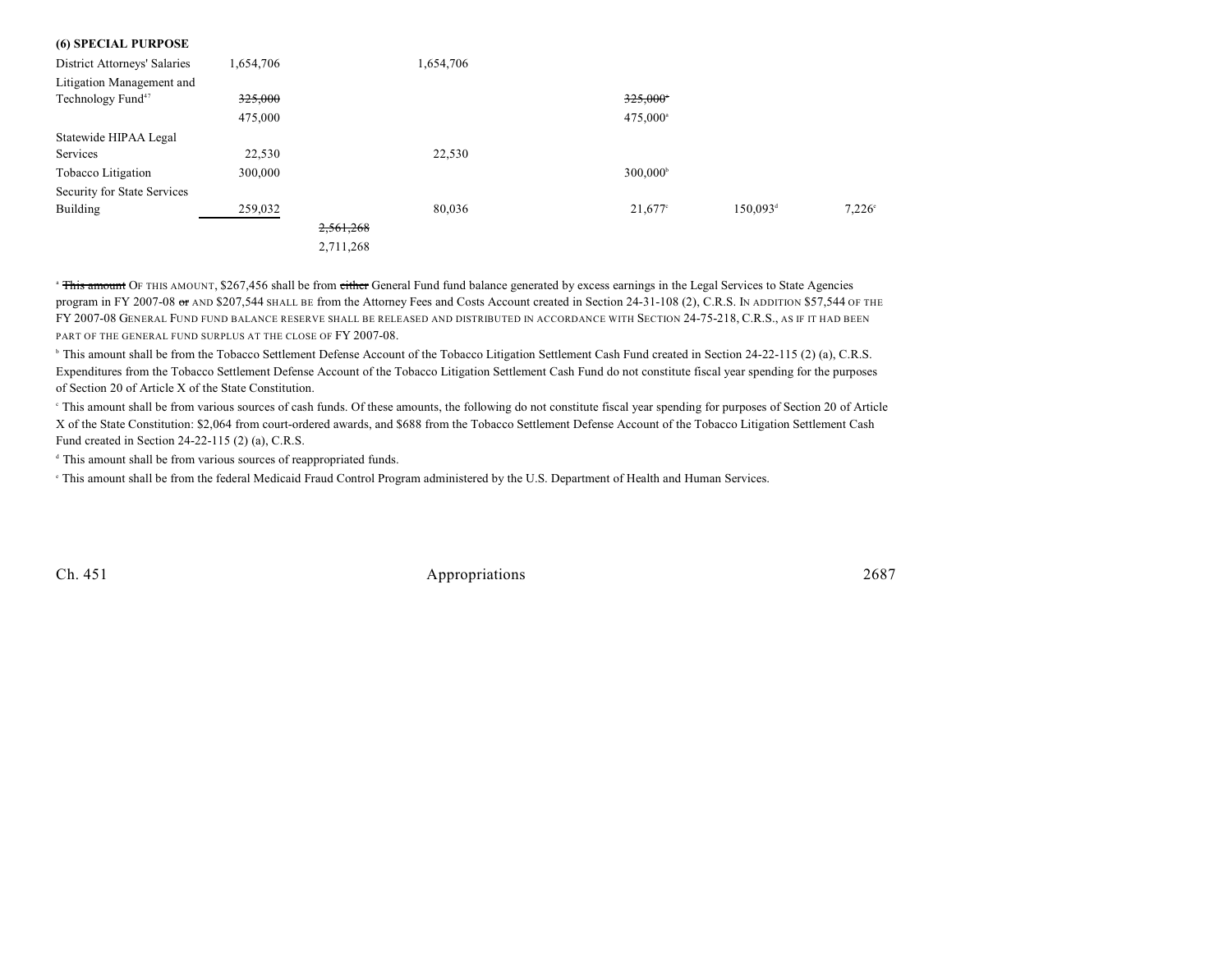|                      |   |                           |       |              |    | <b>APPROPRIATION FROM</b>     |                                                |   |                             |                                       |              |                                |  |  |  |
|----------------------|---|---------------------------|-------|--------------|----|-------------------------------|------------------------------------------------|---|-----------------------------|---------------------------------------|--------------|--------------------------------|--|--|--|
|                      |   | ITEM &<br><b>SUBTOTAL</b> | TOTAL |              |    | <b>GENERAL</b><br><b>FUND</b> | <b>GENERAL</b><br><b>FUND</b><br><b>EXEMPT</b> |   | <b>CASH</b><br><b>FUNDS</b> | <b>REAPPROPRIATED</b><br><b>FUNDS</b> |              | <b>FEDERAL</b><br><b>FUNDS</b> |  |  |  |
|                      | ь |                           | \$    |              | ۰υ |                               |                                                | ۵ |                             |                                       |              |                                |  |  |  |
| <b>TOTALS PART X</b> |   |                           |       |              |    |                               |                                                |   |                             |                                       |              |                                |  |  |  |
| (LAW)                |   |                           |       | \$47,654,033 |    | \$9,563,837                   |                                                |   | \$7,758,602                 |                                       | \$29,174,543 | \$1,157,051                    |  |  |  |
|                      |   |                           |       | \$47,434,357 |    | \$8,773,837                   |                                                |   | \$8,117,746                 |                                       | \$29,445,723 | \$1,097,051                    |  |  |  |

**FOOTNOTES** -- The following statements are referenced to the numbered footnotes throughout section 2.

- 46 Department of Law, Legal Services to State Agencies -- In making this appropriation, it is the intent of the General Assembly that hourly billing rates charged by the Department for legal services to state agencies not exceed \$77.15 per hour for attorneys and not exceed \$65.56 per hour for paralegals, which equates to a blended rate of \$75.10 per hour.
- 47 Department of Law, Special Purpose, Litigation Management and Technology Fund -- It is the intent of the General Assembly to grant the Department of Law additional flexibility by allowing the Department to use funds appropriated in this line item to address unanticipated state legal needs that arise during FY 2008-09, as well as information technology asset maintenance needs that would otherwise require General Fund appropriations during FY 2008-09. It is also the intent of the General Assembly that moneys spent from this fund shall not require the appropriation of additional FTE and will not be used for any type of salary increase, promotion, reclassification, or bonus related to any present or future FTE employed by the Department of Law. It is furthermore the intent of the General Assembly that moneys spent from this fund will not be used to offset present or future personal services deficits in any division in the Department. The Department is requested to submit a quarterly report to the Joint Budget Committee detailing the purpose for which moneys from this fund have been expended. Such a report is also requested with any supplemental requests for additional legal services funding within or outside of the Legal Services to State Agencies program.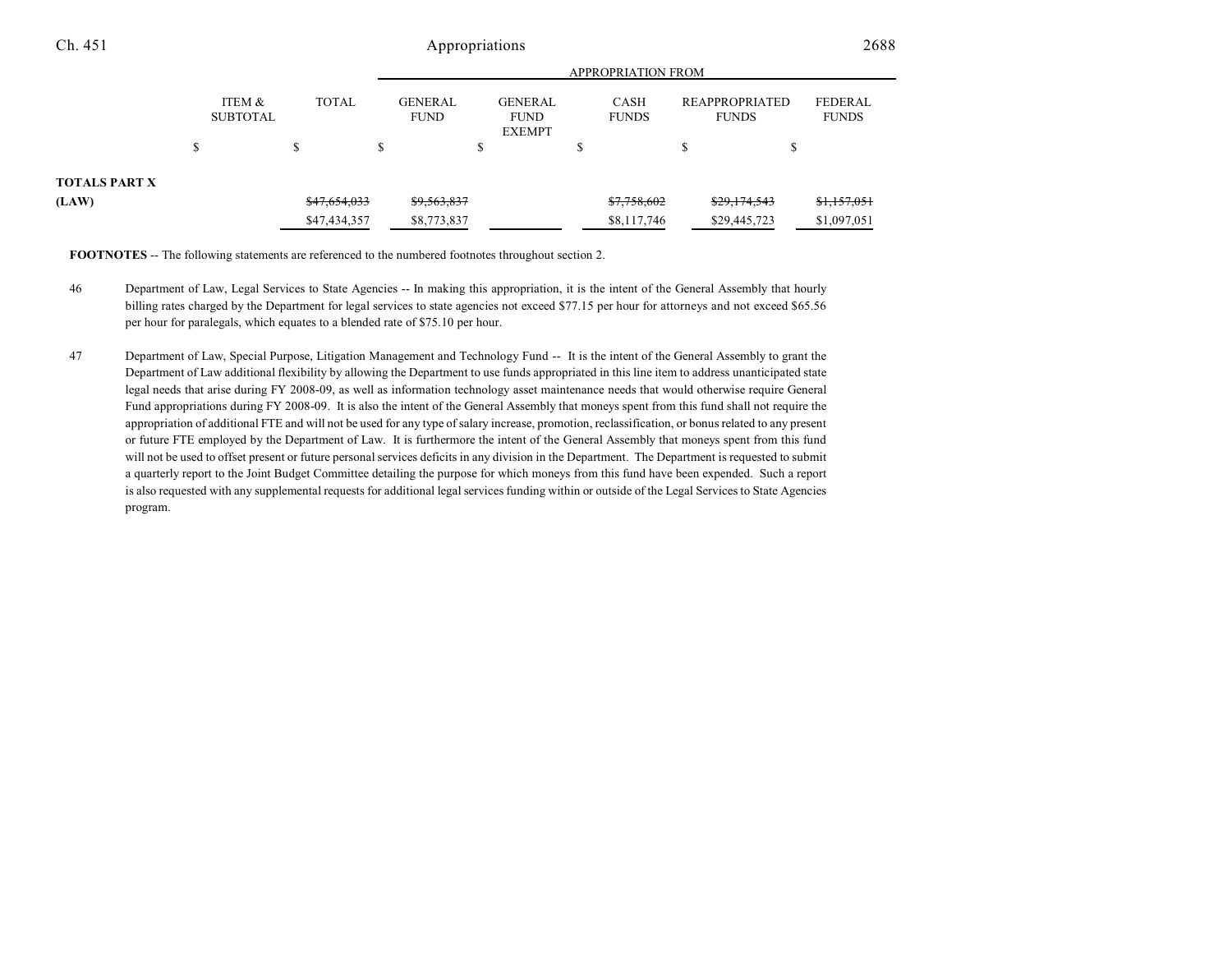**SECTION 2.** Part X (3), (4), (6), and the affected totals of section 2 of chapter 466, Session Laws of Colorado 2007, as amended by section 1 of chapter 460, Session Laws of Colorado 2008, are amended to read:

## Section 2. **Appropriation.**

## **PART X DEPARTMENT OF LAW**

| (3) CRIMINAL JUSTICE AND APPELLATE |              |              |                      |                           |                        |
|------------------------------------|--------------|--------------|----------------------|---------------------------|------------------------|
| Special Prosecutions Unit          | 1,194,091    | 990,007      | 204,084 <sup>a</sup> |                           |                        |
|                                    |              | $(10.3$ FTE) | $(2.5$ FTE)          |                           |                        |
| Insurance Fraud Unit               | 594,563      |              |                      | $594,563(T)$ <sup>b</sup> |                        |
|                                    |              |              |                      | $(7.6$ FTE)               |                        |
| Securities Fraud Unit              | 463,762      | 116,799      |                      | $346,963(T)$ <sup>c</sup> |                        |
|                                    |              | $(2.0$ FTE)  |                      | $(3.6$ FTE)               |                        |
| Appellate Unit                     | 2,177,260    | 2,177,260    |                      |                           |                        |
|                                    |              | $(28.0$ FTE) |                      |                           |                        |
| Medicaid Fraud Grant <sup>98</sup> | 1,281,613    | 320,372(M)   |                      |                           | $961,241$ <sup>d</sup> |
|                                    | $(14.0$ FTE) |              |                      |                           |                        |
| Capital Crimes                     |              |              |                      |                           |                        |
| Prosecution Unit                   | 361,781      | 361,781      |                      |                           |                        |
|                                    | 341,781      | 341,781      |                      |                           |                        |
|                                    |              | $(4.0$ FTE)  |                      |                           |                        |
| Peace Officers Standards           |              |              |                      |                           |                        |
| and Training Board                 |              |              |                      |                           |                        |
| Support                            | 1,208,125    | 44,638       | 1,163,487°           |                           |                        |
|                                    | $(6.0$ FTE)  |              |                      |                           |                        |
| Victims Assistance                 | 69,191       |              |                      | $69,191(T)$ <sup>f</sup>  |                        |
|                                    |              |              |                      |                           |                        |
|                                    |              |              |                      |                           |                        |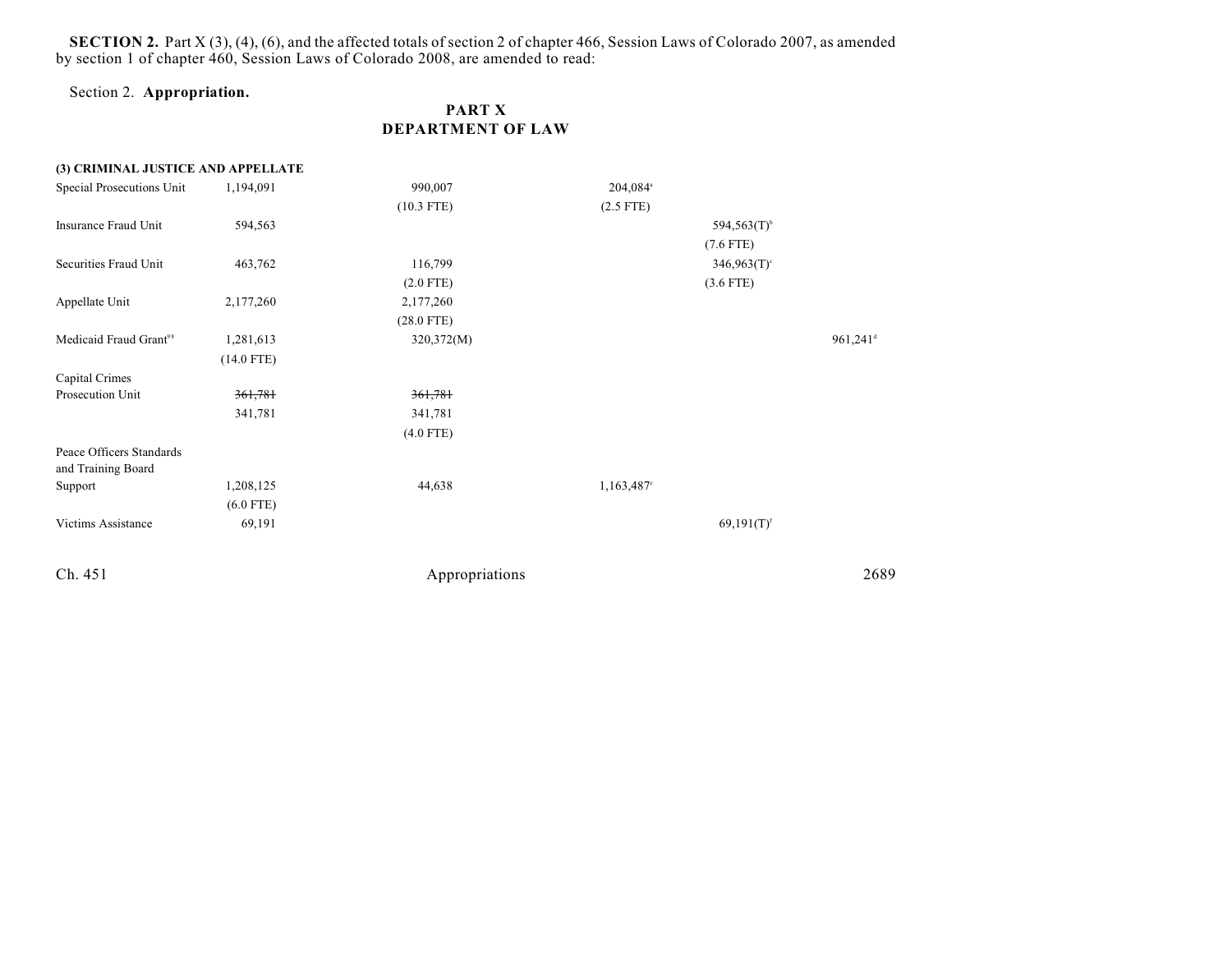|                          |         |                           |   |                        |                               |          |                                                |   | <b>APPROPRIATION FROM</b> |                                          |   |                                |
|--------------------------|---------|---------------------------|---|------------------------|-------------------------------|----------|------------------------------------------------|---|---------------------------|------------------------------------------|---|--------------------------------|
|                          |         | ITEM &<br><b>SUBTOTAL</b> |   | <b>TOTAL</b>           | <b>GENERAL</b><br><b>FUND</b> |          | <b>GENERAL</b><br><b>FUND</b><br><b>EXEMPT</b> |   | CASH<br><b>FUNDS</b>      | <b>REAPPROPRIATED</b><br><b>FUNDS</b>    |   | <b>FEDERAL</b><br><b>FUNDS</b> |
|                          | ch<br>D |                           | D |                        | \$                            | ch<br>۰D |                                                | D |                           | \$                                       | S |                                |
| Indirect Cost Assessment |         | 241,673                   |   | 7,592,059<br>7,572,059 |                               |          |                                                |   | $104,275$ <sup>s</sup>    | $(1.0$ FTE)<br>$137,398(T)$ <sup>h</sup> |   |                                |

<sup>a</sup> This amount shall be from the State Compensation Insurance Authority.

<sup>h</sup> This amount shall be from the Division of Insurance Cash Fund through an appropriation to the Department of Regulatory Agencies.

This amount shall be from the Division of Securities Cash Fund through an appropriation to the Department of Regulatory Agencies.

<sup>d</sup> This amount shall be from the federal Medicaid Fraud Control Program administered by the U.S. Department of Health and Human Services.

This amount shall be from the P.O.S.T. Board Cash Fund created pursuant to Section 24-31-303 (2) (b), C.R.S.

<sup>f</sup> This amount shall be from Victims Assistance and Law Enforcement funds appropriated to the Department of Public Safety, Division of Criminal Justice.

 Of this amount, \$73,606 shall be from the P.O.S.T. Board Cash Fund created pursuant to Section 24-31-303 (2) (b), C.R.S., and \$30,669 shall be from the State <sup>g</sup> Compensation Insurance Authority.

<sup>h</sup> Of this amount, \$93,234 shall be from the Division of Insurance Cash Fund through an appropriation to the Department of Regulatory Agencies and \$44,164 shall be from the Division of Securities Cash Fund through an appropriation to the Department of Regulatory Agencies.

#### **(4) WATER AND NATURAL RESOURCES**

| Federal and Interstate  |         |             |         |
|-------------------------|---------|-------------|---------|
| Water Unit              | 437.426 | 437.426     |         |
|                         |         | $(5.5$ FTE) |         |
| Defense of the Colorado |         |             |         |
| River Basin Compact     | 758.880 |             | 758.880 |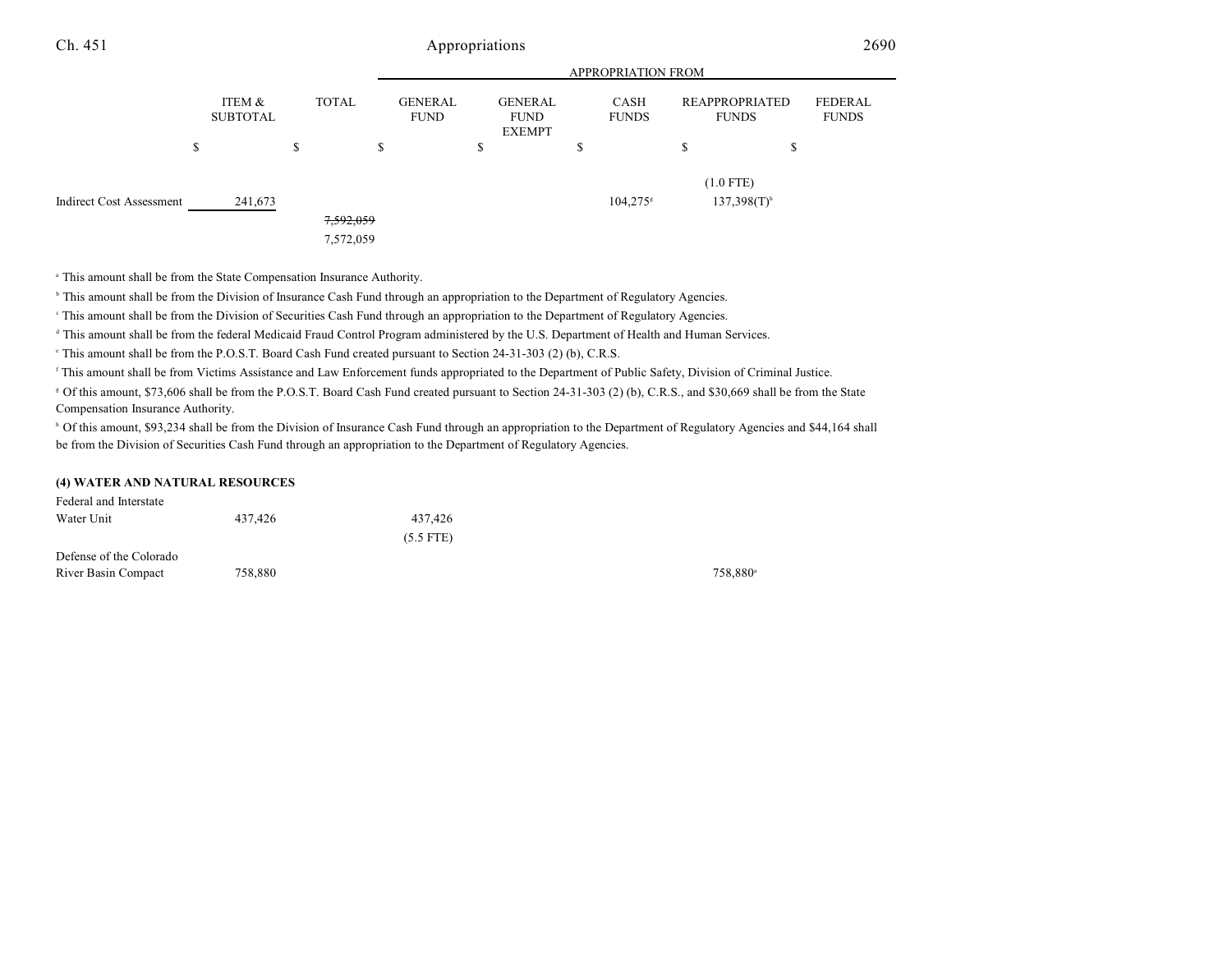|             | $(4.0$ FTE)               |
|-------------|---------------------------|
|             |                           |
|             |                           |
|             | $130,000^{\circ}$         |
|             | $50,000^{\circ}$          |
| 20,000      |                           |
|             |                           |
|             |                           |
|             |                           |
| 426,123     | $25,878(T)$ <sup>c</sup>  |
|             |                           |
|             |                           |
|             |                           |
|             |                           |
| 175,000     | $425,000(T)$ <sup>c</sup> |
|             |                           |
|             |                           |
| 2,661,667   |                           |
| $(2.0$ FTE) |                           |
| 5,089,974   |                           |
| 5,109,974   |                           |
|             |                           |

<sup>a</sup> These amounts shall be from the Colorado Water Conservation Board Litigation Fund created in Section 37-60-121 (2.5) (a), C.R.S.

<sup>h</sup> This amount shall be from reserves in the Attorney Fees and Costs Account created in Section 24-31-108 (2), C.R.S.

These amounts shall be transferred from the Department of Public Health and Environment. <sup>c</sup>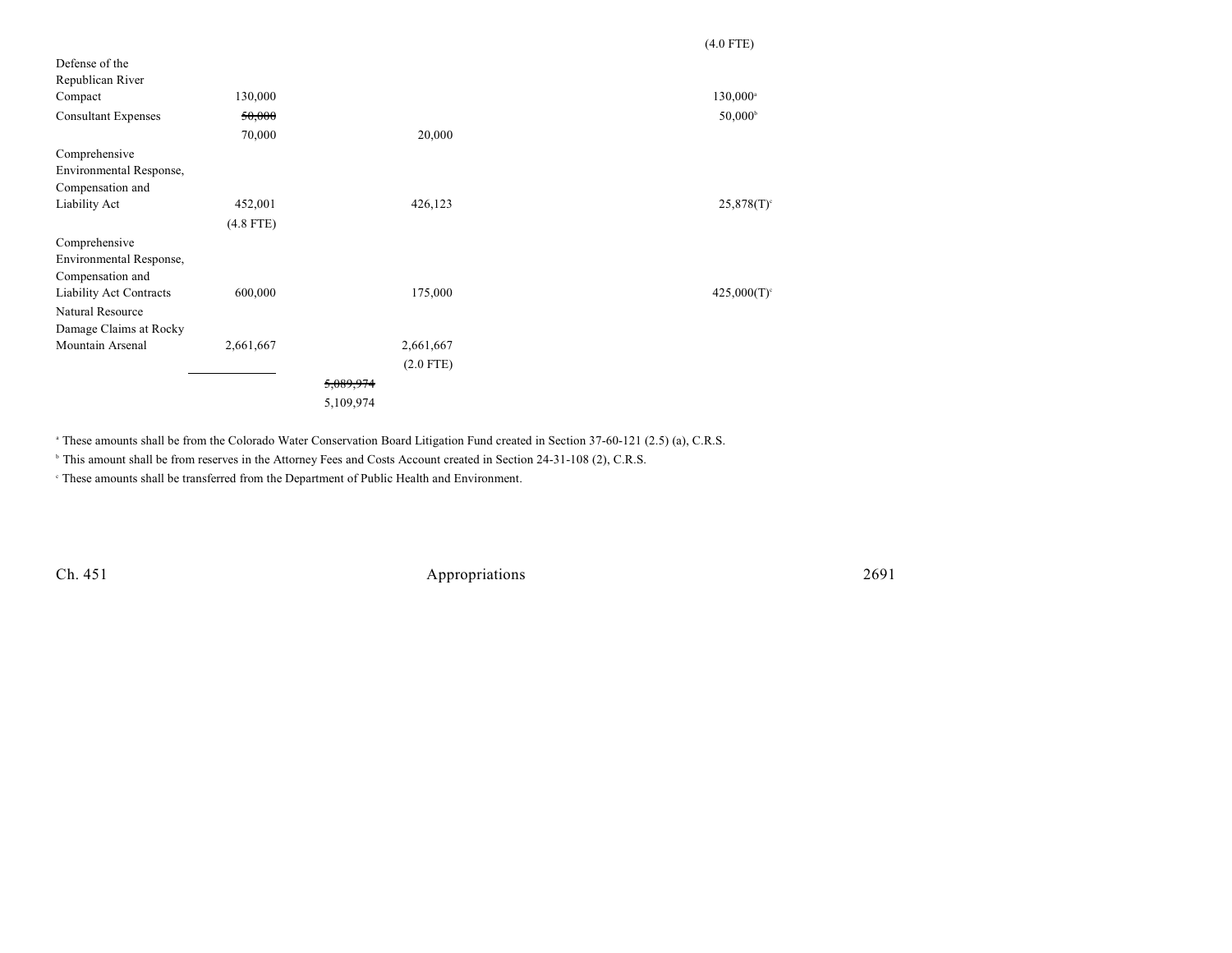|                                                            |                           |              | APPROPRIATION FROM            |                                                |                      |                                                |                                |  |  |  |  |  |
|------------------------------------------------------------|---------------------------|--------------|-------------------------------|------------------------------------------------|----------------------|------------------------------------------------|--------------------------------|--|--|--|--|--|
|                                                            | ITEM &<br><b>SUBTOTAL</b> | <b>TOTAL</b> | <b>GENERAL</b><br><b>FUND</b> | <b>GENERAL</b><br><b>FUND</b><br><b>EXEMPT</b> | CASH<br><b>FUNDS</b> | <b>REAPPROPRIATED</b><br><b>FUNDS</b>          | <b>FEDERAL</b><br><b>FUNDS</b> |  |  |  |  |  |
|                                                            | \$                        | \$           | \$                            | \$                                             | \$                   | \$<br>\$                                       |                                |  |  |  |  |  |
| (6) SPECIAL<br><b>PURPOSE</b>                              |                           |              |                               |                                                |                      |                                                |                                |  |  |  |  |  |
| District Attorneys'<br>Salaries                            | 1,313,037                 |              | 1,313,037                     |                                                |                      |                                                |                                |  |  |  |  |  |
| Litigation Management<br>and Technology Fund <sup>99</sup> | 325,000<br>347,000        |              |                               |                                                |                      | $325,000$ <sup>*</sup><br>347,000 <sup>a</sup> |                                |  |  |  |  |  |
| Statewide HIPAA Legal<br>Services                          | 21,609                    |              | 21,609                        |                                                |                      |                                                |                                |  |  |  |  |  |
| Tobacco Litigation                                         | 225,000                   |              | 100,000                       |                                                |                      | $125,000^{\circ}$                              |                                |  |  |  |  |  |
| Referendum K                                               | 23,466                    |              | 23,466                        |                                                |                      |                                                |                                |  |  |  |  |  |
|                                                            |                           | 1,908,112    |                               |                                                |                      |                                                |                                |  |  |  |  |  |
|                                                            |                           | 1,930,112    |                               |                                                |                      |                                                |                                |  |  |  |  |  |

 This amount shall be from either General Fund fund balance generated by excess earnings in the Legal Services to State Agencies program in FY 2006-07 or from <sup>a</sup> reserves in the Attorney Fees and Costs Account created in Section 24-31-108 (2), C.R.S.

<sup>b</sup> This amount shall be from the Defense Account of the Tobacco Litigation Settlement Cash Fund created in section 24-22-115 (2) (a), C.R.S.

and the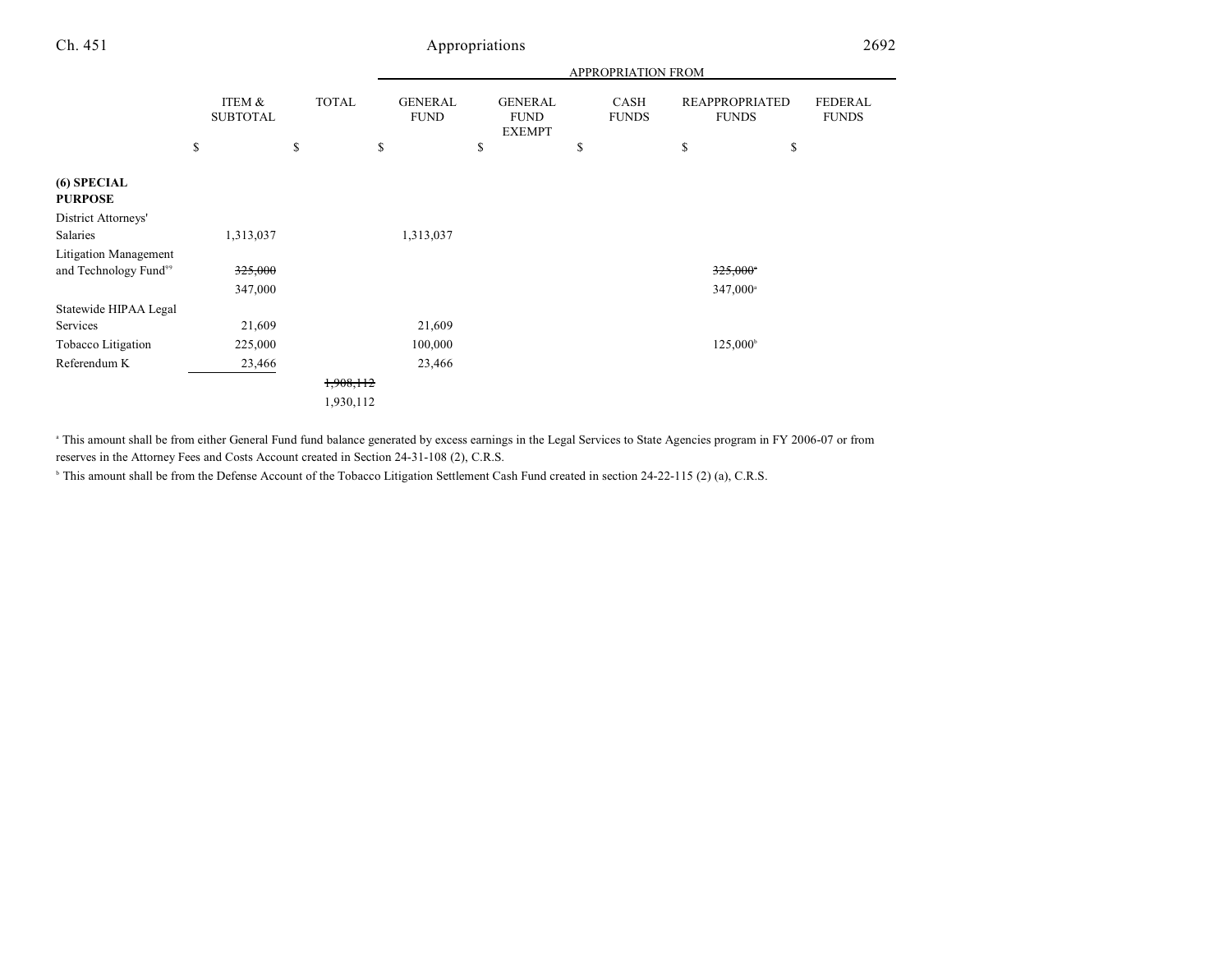| <b>TOTALS PART X</b> |              |                                      |                           |                           |             |
|----------------------|--------------|--------------------------------------|---------------------------|---------------------------|-------------|
| $(LAW)^{4,5}$        |              | <del>\$45,077,922</del> \$11,437,190 | $$4,086,558$ <sup>a</sup> | <del>\$28,458,819</del>   | \$1,095,355 |
|                      | \$45,099,922 |                                      |                           | \$28,480,819 <sup>a</sup> |             |

 $^{\circ}$  Of these amounts, \$27,211,115 contains a (T) notation.